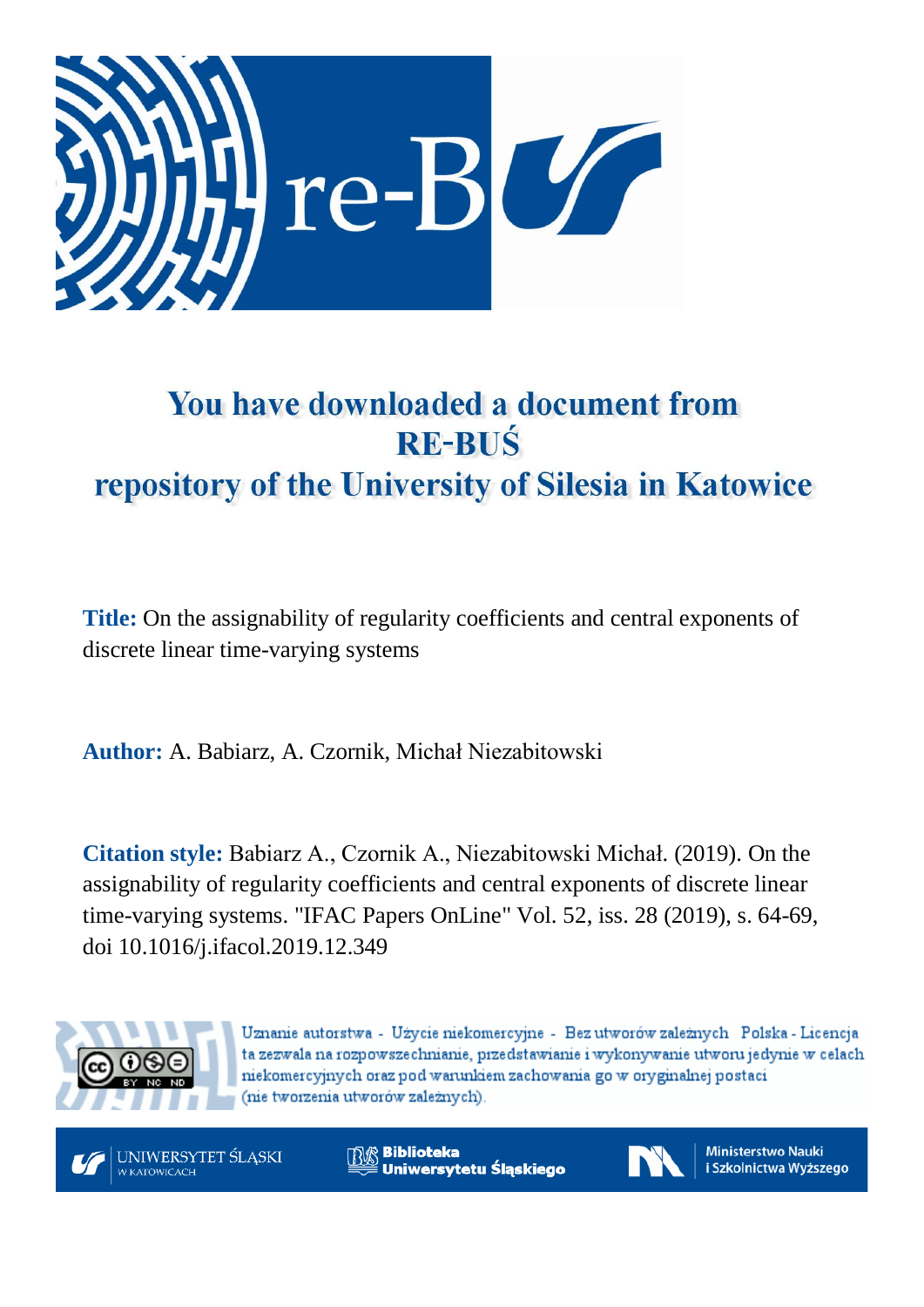

Available online at www.sciencedirect.com

## **ScienceDirect**



IFAC PapersOnLine 52-28 (2019) 64–69

#### On the assignability of regularity On the assignability of regularity coemcients and central exponents of On the assignability of regularity coefficients and central exponents of discrete linear time-varying systems and Care and Time-Adam Canada ∗ William On the assignability of regularity On the assignability of regularity coefficients and central exponents of coefficients and central exponents of discrete linear time-varying systems discrete linear time-varying systems

Artur Babiarz\* Adam Czornik\* Michał Niezabitowski\*,\*\* Artur Babiarz <sup>∗</sup> Adam Czornik <sup>∗</sup> Micha
l Niezabitowski <sup>∗</sup>,∗∗

∗ Silesian University of Technology, Faculty of Automatic Control, ∗ Silesian University of Technology, Faculty of Automatic Control, ∗ Silesian University of Technology, Faculty of Automatic Control, Electronics and Computer Science, Institute of Automatic Control, *Electronics and Computer Science, Institute of Automatic Control,*<br>Akademicka 16 Street, 44-100 Gliwice, Poland (e-mail: artur.babiarz@polsl.pl, adam.czornik@polsl.pl, michal.niezabitowski@polsl.pl), michal.niezabitowski@polsl.pl), <sup>\*\*</sup> University of Silesia, Faculty of Mathematics, Physics and Chemistry, Institute of Mathematics, Bankowa 14, 40-007 Katowice, Poland (e-mail: mniezabitowski@us.edu.pl)  $P$  bianta (e-mail: miniezabitowskie wska $P$ Poland (e-mail: mniezabitowski@us.edu.pl) Poland (e-mail: mniezabitowski@us.edu.pl) Chemistry, Institute of Mathematics, Bankowa 14, 40-007 Katowice, Chemistry, Institute of Mathematics, Bankowa 14, 40-007 Katowice,  $\alpha$ Electronics and Computer Science,  $\alpha$ <sup>1</sup> and  $\alpha$ <sup>1</sup> and  $\alpha$ <sup>1</sup> and  $\alpha$ <sup>1</sup> and  $\alpha$ <sup>1</sup> and  $\alpha$ <sup>1</sup> michal.niezabitowskiego bitowskiego za polskich zabitowskiego za zabitowskiego za<br>1. planou bitowskiego bitowskiego bitowskiego bitowskiego bitowskiego bitowskiego bitowskiego bitowskiego bito

coefficients and central exponents of discrete linear time-varying systems. The main result coemcients and central exponents of discrete linear time-varying systems. The main result<br>presents a possibility of assignability of Lyapunov, Perron, Grobman regularity coefficients and presents a possibility of assignability of Lyapunov, Perron, Grobinal regularity coefficients and  $\alpha$ central exponents by a linear time-varying feedback under the assumptions of uniform complete controllability controllability. Abstract: In this paper we investigate the problem of assignability of the so-called regularity presents a possibility of assignability of Lyapunov, Perron, Grobman regularity coefficients and Poland (e-mail: mniezabitowski@us.edu.pl) central exponents by a linear time-varying feedback under the assumptions of uniform complete  $\mathcal{L}$ 

Poland (e-mail: mniezabitowski@us.edu.pl)

© 2019, IFAC (International Federation of Automatic Control) Hosting by Elsevier Ltd. All rights reserved.  $\in$  2017,  $\pi$  regularity and regularity systems coefficients, regularity coefficients, central exponents, coefficients, coefficients,  $\pi$  $\odot$  2019, IFAC (In

Keywords: discrete linear time-varying systems, regularity coefficients, central exponents Keywords: discrete linear time-varying systems, regularity coefficients, central exponents

### 1. INTRODUCTION 1. INTRODUCTION 1. INTRODUCTION 1. INTRODUCTION 1. INTRODUCTION

When we consider controlled dynamic system then an im-When we consider controlled dynamic system then an im-When we consider controlled dynamic system then an important question is to describe conditions that guarantee portant question is to describe conditions that guarantee<br>that certain properties of the system may be achieved by a<br>footback central. One may for example, stabilize the sys feedback control. One may, for example, stabilize the systecturate control. One may, for example, stabilize the sys-<br>tem or more generally obtain a given rate of convergency of solutions, reduce oscillation, minimize certain cost funcor solutions, reque oscination, imminize eet tain cost func-<br>tional, size of overshoot etc.. Such desired properties are sometimes described by certain numerical characteristics sometimes described by certain numerical dialacteristics<br>such as Lyapunov, Bohl, Perron, central and general exponents (see, Czornik (2012)) and then we may formulate the problem of achieving the desired dynamic properties ponents (see, Czornik (2012)) and then we may formulate as a problem of location of the appropriate numerical characteristic in a given position. A typical example of this methodology is pole placement theorem for linear time-invariant systems which says that the controllability inter-invariant systems which says that the controllability<br>is equivalent to the fact that for each set of complex numbers with cardinality equal to the dimension of the state vector and symmetric relative to the unlession of the a stationary feedback such that the poles of the closed-loop a stationary recuback such that the poles of the closed-hopp<br>system form this set (see Dickinson (1974)). At the same system form this set (see Dickinson  $(1974)$ ). At the same<br>time, for such systems, relationships between the location of the poles and dynamic properties of the system such as or the poles and dynamic properties of the system such as<br>stability, stability and oscillation degrees, and the size of stability, stability and oscillation degrees, and the size of overshoot are well known and described in the literature the problem of desired dynamic properties overshoot are well known and described in the literature the problem of achieving the desired dynamic properties the problem of achieving the desired dynamic properties ponents (see, Czornik (2012)) and then we may formulate ponents (see, Czornik (2012)) and then we may formulate stability, stability and oscillation degrees, and the size of overshoot are well known and described in the literature overshoot are well known and described in the literature<br>———————————————————— Antsaklis and Michel (2006); Boyd and Barratt (1991). Antsaklis and Michel (2006); Boyd and Barratt (1991). Antsaklis and Michel (2006); Boyd and Barratt (1991). Generalization of this methodology to the time-varying systems is presented in Popova (2004) for continuous-time systems is presented in 1 opova (2004) for continuous-time<br>systems and Babiarz et al. (2017, 2019, 2018) for discretetime systems. time systems. systems and Babiarz et al. (2017, 2019, 2018) for discretesystems is presented in Popova  $(2004)$  for continuous-time<br>systems and Babiarz et al.  $(2017, 2019, 2018)$  for discretetime systems. time systems. time systems. systems and Babiarz et al. (2017, 2019, 2018) for discretesystems and Babiarz et al. (2017, 2019, 2018) for discrete-<br>time systems

In this paper we investigate the problem of assignability of In this paper we investigate the problem of assignability of<br>the so-called regularity coefficients and central exponents for discrete linear time-varying systems. The notion of regularity was firstly introduced for continuous linear timeregularity was instry introduced for committees infear time-<br>varying systems in Lyapunov (1892) (see also Lyapunov  $(1956)$ ) and this concept was further developed in Vino- $(\text{1550})$  and this concept was further developed in vind-<br>grad  $(1956)$ . For discrete time systems this property was investigated in Barreira and Valls (2007, 2016); Czornik investigated in Bartena and valis (2007, 2010), C201<br>and Nawrat (2010). The importance of the regularity<br>notion in the linear approximation stability theory relies notion in the linear approximation stability theory relies on the following fundamental fact: if the system of linear<br>approximation of a certain poplinear system is pecular and on the following rundamental fact. If the system of inteat-<br>approximation of a certain nonlinear system is regular and has negative Lyapunov exponents then the nonlinear system the integrative Lyapunov exponents then the hominear sys-<br>tem is exponentially stable (Lyapunov (1892)). The notion of regularity also plays a major role in smooth ergodic of regularity also plays a major role in smooth eigence eneby, in which case certain integrability assumptions<br>guarantee that the linearizations along almost all trajecguarantee that the internations along almost an trajec-<br>tories are Lyapunov regular (Barreira and Pesin (2002)). Moreover, regular systems have the following important properties: the Lyapunov exponents of regular systems are properties. the Lyapunov exponents of regular systems are<br>sharp (i.e. the upper limit in the definition is in fact the limit); the Lyapunov spectrum of the adjoint system is symmetric with respect to zero to the spectrum of the is a symmetric with respect to zero to the spectrum of the<br>initial system; for an upper triangular system its regularity<br>is acquired at the cristenes of finite systems where of initial system, for an upper triangular system its regularity<br>is equivalent to the existence of finite average values of the diagonal elements; the transition matrix of a regular systems has a special form, which enables to extend the nosystems has a special form, which enables to extend the no-<br>tion of regularity to systems with unbounded coefficients; tion of regularity to systems with unbounded coefficients, systems has a special form, which enables to extend the no-<br>tion of regularity to systems with unbounded coefficients; tion of regularity to systems with unbounded coefficients;

 $\star$  The research presented here was done as parts of the projects  $f_{\text{t}}$  and  $g_{\text{t}}$  and  $g_{\text{t}}$  and  $g_{\text{t}}$  and  $g_{\text{t}}$  and  $g_{\text{t}}$  and  $g_{\text{t}}$  and  $g_{\text{t}}$  and  $g_{\text{t}}$  and  $g_{\text{t}}$  and  $g_{\text{t}}$  and The research presented here was done as parts of the projects<br>funded by the National Science Centre in Poland granted according to decisions DEC-2015/19/D/ST7/03679 (Babiarz). The work of funded by the National Science Centre in Poland granted according to decisions DEC-2015/19/D/ST7/03679 (Babiarz). The work of Czornik was supported by Polish Ministry for Science and Higher Education funding for statutory activities 02/990/BK\_19/0121. The Equivalent funding for statutory activities 02/330/BK.13/0121. The<br>work of Niezabitowski was supported by Polish Ministry for Science<br>and Higher Education under internal grant for young scientists and Higher Education under internal grant for young scientists BKM-RAu1/2019 for Institute of Automatic Control, Silesian Uni-BITM-RATUL/2019 for Institute of Hatomatic Control, Sheshart Officers versity of Technology, Gliwice, Poland. versity of Technology, Gliwice, Poland.  $\overline{\text{F}}$  research presented here was done as parts of the presented here  $\overline{\text{F}}$  $\overline{\star}$  The research presented here was done as parts of the projects to decisions DEC-2015/19/D/ST7/03679 (Babiarz). The work of versity of Technology, Gliwice, Poland. versity of Technology, Gliwice, Poland. BKM-RAu1/2019 for Institute of Automatic Control, Silesian Uni-BKM-RAu1/2019 for Institute of Automatic Control, Silesian University of Technology, Gliwice, Poland.

<sup>2405-8963</sup>  $\Delta$  2019, IFAC (International Federation of Automatic Control) Hosting by Elsevier Ltd. All rights reserved. Peer review under responsibility of International Federation of Automatic Control. 10.1016/j.ifacol.2019.12.349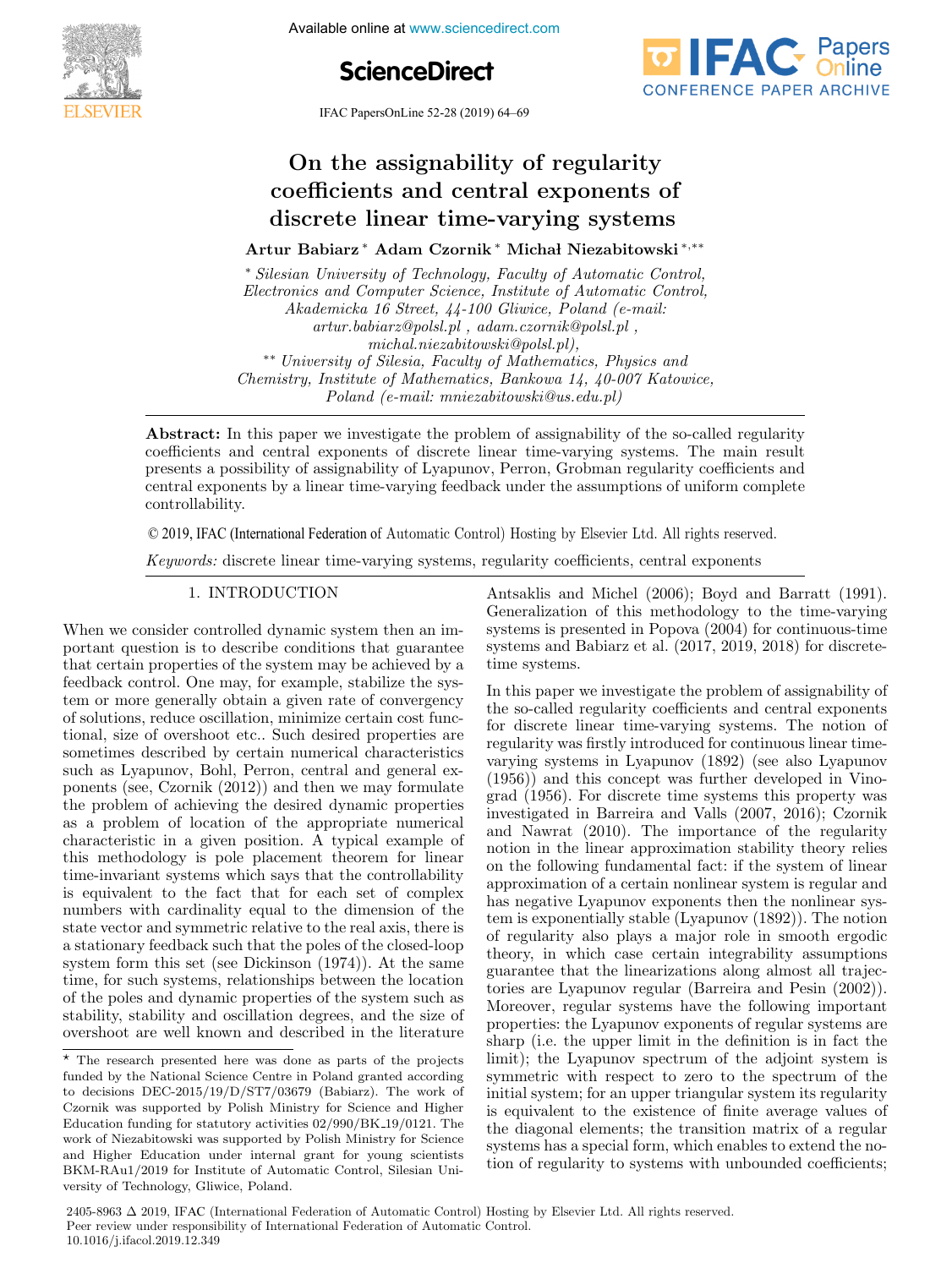the Lyapunov transformation preserves the regularity of a system (Adrianova (1995); Czornik (2012)).

The property of regularity may be defined by the so-called regularity coefficients. In the literature three basic definitions of regularity coefficients can be found: Lyapunov, Perron and Grobman. Below we describe relations between them. It can be shown that if one of them is equal to zero, then so are the others. Regular systems are those for which the regularity coefficient is equal to zero. Regularity coefficients, in addition to defining regular systems, are used to describe their dynamic properties. In Czornik and Nawrat (2011) it was shown how the Grobman regularity coefficient describes the effect of parametric inaccuracies on the values of the Lyapunov exponents. In turn, Barreira and Valls (2007) show how the regularity coefficients can be used to describe the effect of parametric disturbances on the property of non-uniform dichotomy. In Czornik et al. (2019) a complete description of all possible relations between regularity coefficients of the system and its adjoint were presented.

When we build a mathematical model of a real system we usually assume that we know the exact values of system parameters. However, in practice this assumption is not always satisfied for a variety of reasons, for example, difficulty in obtaining accurate model estimates or time variation of plant parameters. Therefore the determination of the movability boundaries of the Lyapunov spectrum under various perturbations is one of the main problems of the theory of the Lyapunov exponents (Bylov et al. (1966)). This problem has been studied for continuoustime systems for many classes of parametric perturbations. The monograph (Izobov (2013)) is almost completely devoted to this problem for continuous-time systems and monograph by Czornik (2012) for discrete-time systems. To describe the changes of the greatest and smallest Lyapunov exponents under arbitrary small perturbation we use the central exponents (Czornik and Niezabitowski (2013)). In this paper we also investigate the problem of assignability of these quantities by a linear time-varying feedback.

#### 2. NOTATION AND PROBLEM FORMULATION

We consider the discrete linear time-varying system

$$
x(n + 1) = A(n)x(n) + B(n)u(n),
$$
 (1)

where  $A = (A(n))_{n \in \mathbb{N}}$ ,  $B = (B(n))_{n \in \mathbb{N}}$  are sequences of s by s and s by t real matrices, respectively. We assume that A and B are bounded, A consists of invertible matrices and the sequence  $A^{-1} = (A^{-1}(n))_{n \in \mathbb{N}}$  is bounded. The control sequence  $u = (u(n))_{n \in \mathbb{N}}$  is  $t$ -dimensional.

The solution of  $(1)$  corresponding to the control u and initial condition  $x(k_0) = x_0$ , where  $k_0 \in \mathbb{N}$  and  $x_0 \in \mathbb{R}^s$  is denoted by

$$
(x(n, k_0, x_0, u))_{n \geq k_0}
$$

and is given by the following formula

$$
x(n, k_0, x_0, u) =
$$
  

$$
\Phi_A(n, k_0) x_0 + \sum_{j=k_0}^{n-1} \Phi_A(n, j+1) B(j) u(j),
$$
 (2)

where 
$$
\Phi_A(n, k_0)
$$
 is the transition matrix of

$$
x(n+1) = A(n)x(n)
$$
\n(3)

given by

$$
\Phi_A(n, n) = I
$$
  
\n
$$
\Phi_A(n, j) = A(n - 1) \dots A(j) \quad \text{for } n > j.
$$
  
\nonally we define

Additionally we define

$$
\Phi_A(j, n) = \Phi_A^{-1}(n, j)
$$
 for  $n > j$ .

Together with the system (3) we will consider the adjoint system

$$
y(n+1) = A^{-T}(n)y(n),
$$
\n(4)

where  $A^{-T}(\cdot)=(A^{T}(\cdot))^{-1}$ . It is obvious that the system adjoint to system  $(4)$  is system  $(3)$ , therefore systems  $(3)$ and (4) are called mutually adjoint.

By  $\Vert \cdot \Vert$  we denote the Euclidean norm in  $\mathbb{R}^s$  and the induced operator norm.

A bounded sequence  $(D(n))_{n\in\mathbb{N}}$  of invertible s-by-s matrices such that  $(D^{-1}(n))_{n\in\mathbb{N}}$  is bounded, will be called Lyapunov sequence. If  $(D(n))_{n\in\mathbb{N}}$  is a Lyapunov sequence, then the transformation which transforms a sequence  $(x(n))_{n\in\mathbb{N}}$  of elements of  $\mathbb{R}^s$  into a sequence  $(y(n))_{n\in\mathbb{N}}$ according to formula

$$
y(n) = D(n)x(n) \tag{5}
$$

will be called Lyapunov transformation.

The Lyapunov exponent  $\lambda(a)$  of a sequence  $a = (a(n))_{n \in \mathbb{N}}$ of real numbers is the number or symbol  $\pm\infty$  defined by the formula

$$
\lambda(a) = \limsup_{n \to \infty} n^{-1} \ln |a(n)|.
$$

If  $x = (x(n))_{n \in \mathbb{N}}$  is a sequence of vectors, then the Lyapunov exponent  $\lambda(x)$  of this sequence is defined as the Lyapunov exponent of the sequence  $(\|x(n)\|)_{n\in\mathbb{N}}$  consisting of the norms of the elements of the original sequence, i.e.

$$
\lambda(x) = \limsup_{n \to \infty} n^{-1} \ln \|x(n)\|.
$$

For an initial condition  $x(0) = x_0 \in \mathbb{R}^s$  the solution of (3) is denoted by  $x(n, x_0)$ , so

$$
x(n, x_0) = \Phi_A(n, 0) \, x_0, \ n \in \mathbb{N}.
$$
 (6)

For  $x_0 \in \mathbb{R}^s$ ,  $x_0 \neq 0$  the Lyapunov exponent  $\lambda(x_0)$  of (6) is defined as

$$
\lambda(x_0) = \limsup_{n \to \infty} \frac{1}{n} \ln \|x(n, x_0)\|.
$$

It is well known (Barreira and Pesin (2002)) that the set of Lyapunov exponents of all nontrivial solutions of system (3) contains at most s elements. Moreover, if  $A =$  $(A(n))_{n\in\mathbb{N}}$  is a Lyapunov sequence, then all the Lyapunov exponents are finite and we denote them as follows

$$
-\infty < \lambda_1'(A) < \lambda_2'(A) < \ldots < \lambda_r'(A) < \infty, \, r \leq s.
$$

For each  $\lambda_i'(A)$  we consider the following subspaces of  $\mathbb{R}^s$ 

$$
E_i = \{ v \in \mathbb{R}^s : \lambda(v) \le \lambda_i'(A) \}
$$

and we set  $E_0 = \{0\}$ . The multiplicity  $n_i$  of the Lyapunov exponent  $\lambda_i'(A)$  is defined as

$$
\dim E_i - \dim E_{i-1}.
$$

The sequence

$$
(\lambda_1(A), \lambda_2(A), \ldots, \lambda_s(A)),
$$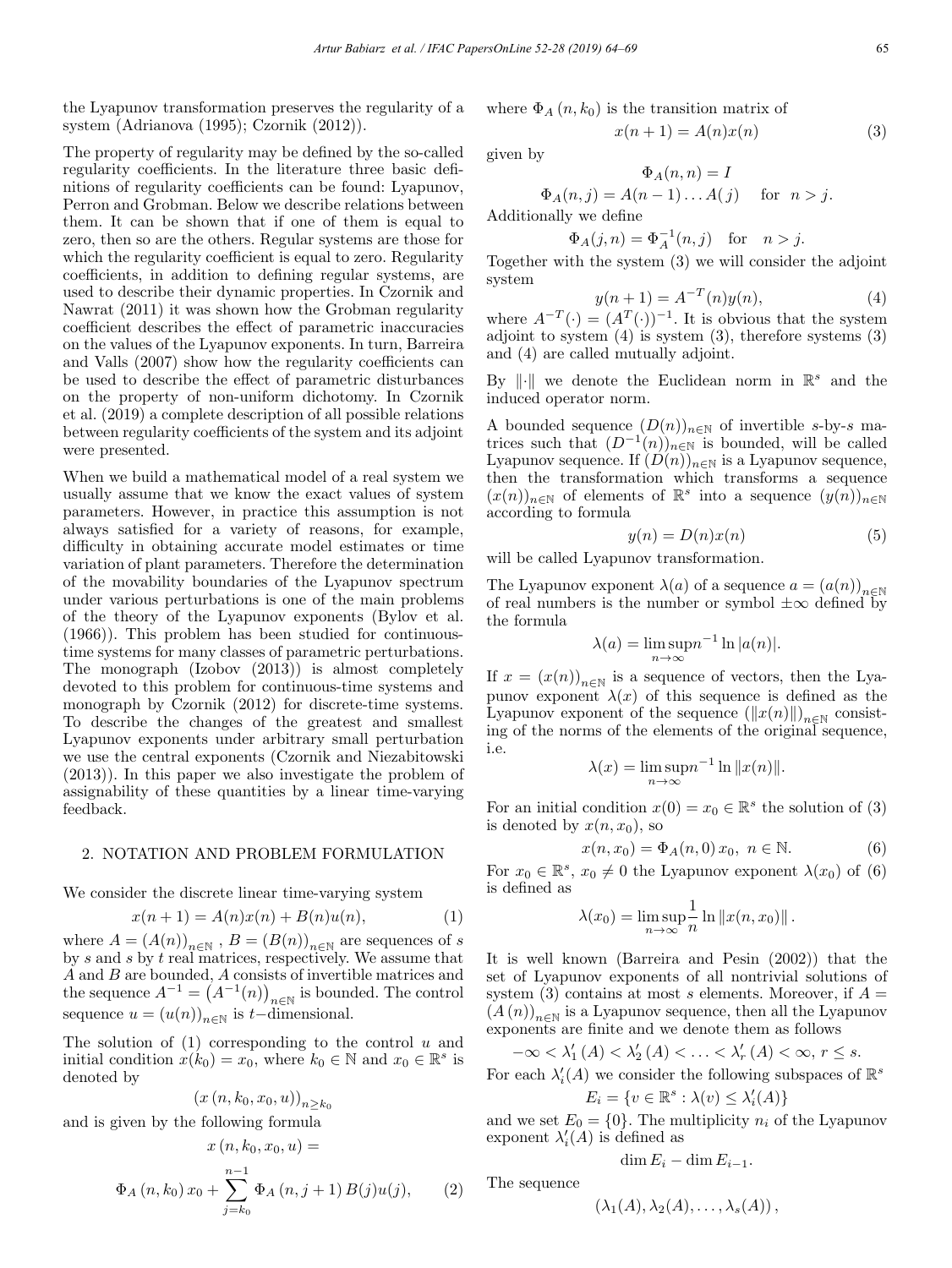where each Lyapunov exponent  $\lambda_i'(A)$  appears  $n_i, i =$ 1, 2, ..., s times and  $\lambda_i(A) \leq \lambda_{i+1}(A), i = 1, 2, ..., s - 1$ will be called the Lyapunov spectrum of (3).

Definition 1. A bounded sequence  $U = (U(n))_{n \in \mathbb{N}}$  of  $t$ −by−s matrices is said to be an admissible feedback control if  $(A(n) + B(n)U(n))_{n \in \mathbb{N}}$  is a Lyapunov sequence.

For an admissible control the spectrum of the closed system

$$
x(n+1) = (A(n) + B(n)U(n)) x(n)
$$
 *(7)*   
will be denoted by

 $(\lambda_1(A + BU), \lambda_2(A + BU), \ldots, \lambda_s(A + BU)).$ 

With each system (3) we associate the so-called: Lyapunov regularity coefficient  $\sigma_L(A)$ , Perron regularity coefficient  $\sigma_P(A)$  and Grobman regularity coefficient  $\sigma_G(A)(L$ yapunov (1892); Perron (1930); Grobman (1952); Czornik (2012)). Now, we will present definitions of them. Let

$$
(\lambda_1(A^{-T}), \lambda_2(A^{-T}), \ldots, \lambda_s(A^{-T}))
$$

denote the Lyapunov spectrum of the adjoint system (4). By  $\Psi(A)$  we denote the set of all fundamental matrices of the system (3). For any sequence  $(X(n))_{n=0}^{+\infty}$  of s-by-s matrices by  $\lambda_i[X]$  we denote the Lyapunov exponent of its *i*-th column,  $i = 1, \ldots, s$ . The Lyapunov, Perron and Grobman regularity coefficients are given by the following formulae:

$$
\sigma_L(A) = \sum_{i=1}^s \lambda_i(A) - \liminf_{n \to \infty} n^{-1} \ln |\det \Phi_A(n, 0)|, \quad (8)
$$

$$
\sigma_P(A) = \max_{1 \le i \le s} \left\{ \lambda_i(A) + \lambda_{s-i+1}(A^{-T}) \right\},\tag{9}
$$

$$
\sigma_G(A) = \inf_{\Phi \in \Psi(A)} \max_{1 \le i \le s} \left\{ \lambda_i \left[ \Phi \right] + \lambda_i \left[ \Phi^{-T} \right] \right\}.
$$
 (10)

In Czornik et al. (2019) the following theorem, which describe relation between regularity coefficients, has been shown

Theorem 2. For any natural  $s \geq 2$  and an ordered quadruple  $(p, q, l, l^*)$  of real numbers, there exists a system  $(3)$ such that

$$
\sigma_P(A) = p, \ \sigma_G(A) = g, \ \sigma_L(A) = l
$$

and

$$
\sigma_L(A^{-T}) = l^*,
$$

if and only if

$$
0 \le p \le g \le \min(l, l^*) \le \max(l, l^*) \le sp.
$$

One of the main purpose of the paper is to investigate the conditions for the assignability of the regularity coefficients of system (7).

Together with (3) we consider the following perturbed system

$$
z(n+1) = (A(n) + \Delta(n)) z(n), \tag{11}
$$

where  $\Delta = (\Delta(n))_{n \in \mathbb{N}}$  is a sequence of s-by-s real matrices from a certain class M. Under the influence of the perturbation  $\Delta$ , the Lyapunov spectrum of (3) vary, in general, discontinuously (see Czornik et al. (2010, 2012)). It is possible that a finite shift of the characteristic exponents of the original system (3) corresponds to an arbitrarily small sup  $\|\Delta(n)\|$ . In particular, it is possible for an exponentially stable system to be perturbed by an exponentially

decreasing perturbation and the resulting system is not stable. The quantities

$$
\Lambda_g(\mathfrak{M}) = \sup \left\{ \lambda_s(A + \Delta) : \Delta \in \mathfrak{M} \right\},\qquad(12)
$$

$$
\Lambda_s \left( \mathfrak{M} \right) = \inf \left\{ \lambda_g \left( A + \Delta \right) : \Delta \in \mathfrak{M} \right\} \tag{13}
$$

are referred to as the maximal upper and minimal lower movability boundary of the greatest exponent of (3) with perturbation in the class M. Analogically,

$$
\lambda_g(\mathfrak{M}) = \sup \{ \lambda_1(A + \Delta) : \Delta \in \mathfrak{M} \},
$$
  

$$
\lambda_s(\mathfrak{M}) = \inf \{ \lambda_1(A + \Delta) : \Delta \in \mathfrak{M} \}
$$

are referred to as the maximal upper and minimal lower movability boundary of the smallest exponent of (3). An important role in finding the movability boundaries for arbitrary small perturbation is played by upper  $\Omega(A)$ and lower  $\omega(A)$  central exponents (see Czornik and Niezabitowski (2013)) given by the following formulae

$$
\Omega(A) = \lim_{N \to \infty} \limsup_{n \to \infty} \frac{1}{nN} \sum_{i=1}^{n} \ln \|\Phi(iN, (i-1)N)\| \quad (14)
$$

and

$$
\omega(A) = \lim_{N \to \infty} \liminf_{n \to \infty} \frac{1}{nN} \sum_{i=1}^{n} \ln \| \Phi^{-1}(iN, (i-1)N) \|^{-1}.
$$
 (15)

The role of these quantities in finding the movability boundaries is explained in the following theorems taken from Czornik and Niezabitowski (2013) and Czornik and Nawrat (2011).

Theorem 3. The following inequalities hold

$$
\lim_{\delta \to 0^+} \left( \sup_{\|\Delta\|_{\infty} < \delta} \lambda_g \left( A + \Delta \right) \right) \le \Omega(A)
$$

and

$$
\lim_{\delta \to 0^+} \left( \inf_{\|\Delta\|_{\infty} < \delta} \lambda_s \left( A + \Delta \right) \right) \ge \omega(A).
$$

Theorem 4. If the perturbation  $\Delta = (\Delta(n))_{n \in \mathbb{N}}$  in (11) is such that

$$
\limsup_{n \to \infty} \frac{1}{n} \ln \|\Delta(n)\| < -\sigma_G(A),
$$

then the spectra of (3) and (11) coincide.

In the rest of the paper we will investigate the conditions for the assignability of the central exponents and regularity coefficients of system (7).

We will show that conditions for assignability of regularity coefficients and central exponents are related to the controllability of the system (1). In the literature, a number of non-equivalent definitions of controllability for system (1) is considered. We have global controllability, controllability from zero, controllability to zero, and others (see Klamka (1991)). In the paper, we use the concept of uniform complete controllability (see (Halanay and Ionescu, 1994, p. 33), Zaitsev et al. (2014)).

Definition 5. The system  $(1)$  is uniformly completely controllable if there exist a positive  $\gamma$  and a natural number K such that for all  $x_1 \in \mathbb{R}^s$  and  $k_0 \in \mathbb{N}$ , there exists a control sequence  $\hat{u}(n)$ ,  $n = k_0, k_0 + 1, \ldots, k_0 + K - 1$  such that

and

$$
x(k_0 + K, k_0, 0, \widehat{u}) = x
$$

$$
\|\widehat{u}(n)\| \leq \gamma \|x_1\|
$$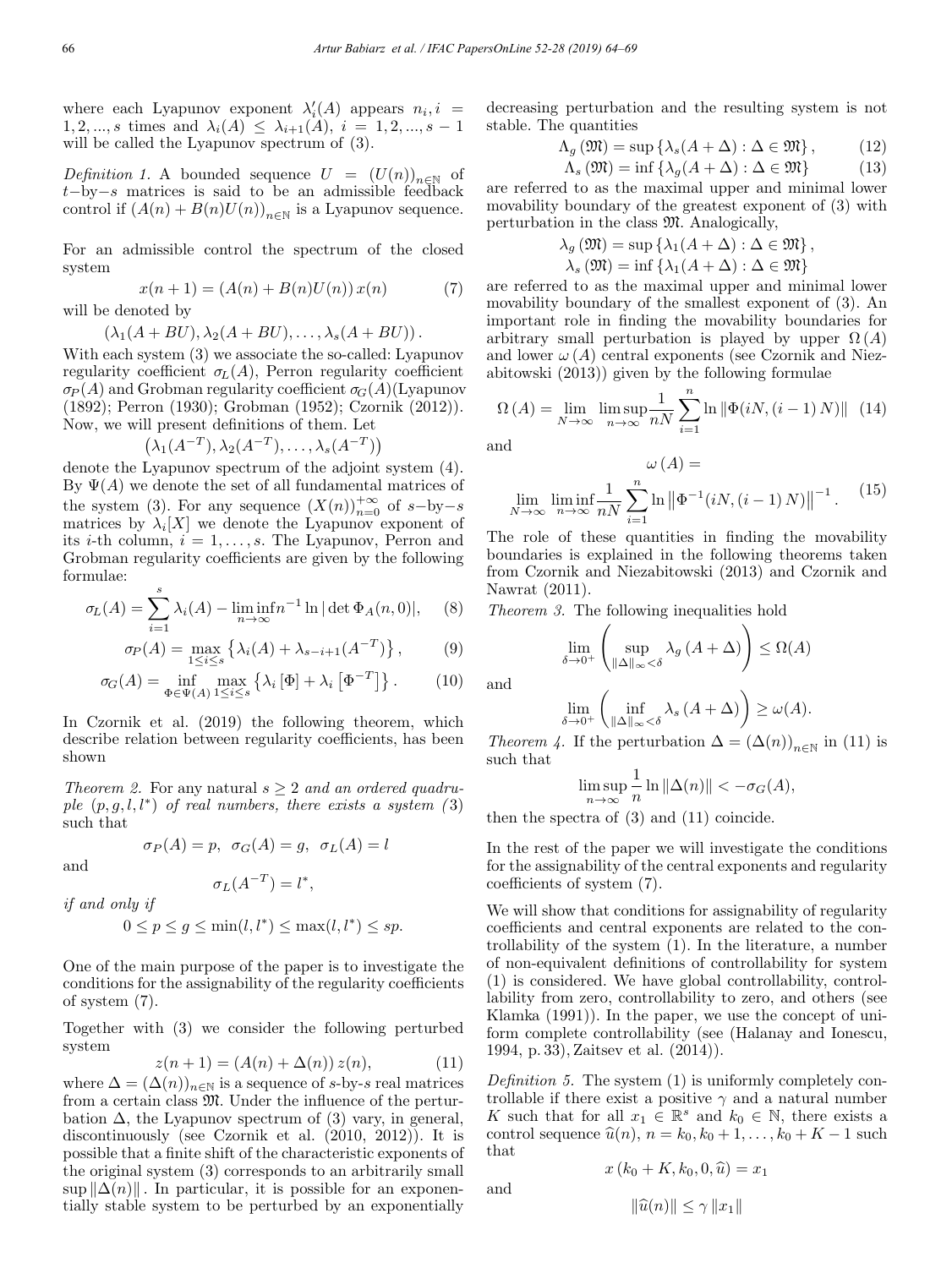for all  $n = k_0, k_0 + 1, \ldots, k_0 + K - 1$ . If K is given, we say that the system is K-uniformly completely controllable.

In the investigation of controllability, a crucial role is played by the following Kalman controllability matrix:

$$
W(k,n) = \sum_{j=k}^{n-1} \Phi_A(k,j+1)B(j)B^T(j)\Phi_A^T(k,j+1),
$$

for all  $n > k$ . Theorem 6 (see Halanay and Ionescu (1994), Proposition 3, page 34) gives a necessary and sufficient condition for K-uniform complete controllability in terms of the Kalman controllability matrix.

Theorem 6. Suppose that A is a Lyapunov sequence and B is bounded. Then the system  $(1)$  is K-uniformly completely controllable if and only if there exists  $\gamma > 0$  such that

$$
W(k_0, k_0 + K) \ge \gamma I,
$$

for all  $k_0 \in \mathbb{N}$ .

Let us recall definition of dynamically equivalent systems (see Halanay and Ionescu (1994)).

Definition 7. We say that the system  $(3)$  is dynamically equivalent to system

$$
y(n+1) = C(n)y(n),\tag{16}
$$

if there exists a Lyapunov sequence  $(D(n))_{n\in\mathbb{N}}$  such that

$$
C(n) = D^{-1}(n+1)A(n)D(n).
$$

The notion of "dynamically equivalent systems" is wellknown in the theory of linear differential and difference equations and has been used to reduce such equations to a simpler one (Adrianova (1995); Barreira and Pesin (2002)). In this approach a crucial role is played by the fact that equivalent systems share many dynamic properties, in particular dynamically equivalent systems have the same Lyapunov spectrum (Izobov (2013); Czornik (2012)) and therefore they have the same regularity coefficients as well the same central exponents. The paper Gohberg et al. (1952) systematically studies the dynamic equivalence problem for discrete linear time-varying systems without input. In our further considerations we will use the assumption about uniform complete controllability to find an admissible feedback control such that the closedloop system is dynamically equivalent to a simpler system, namely diagonal of a particular form. If it is possible such a system is called scalarizable. The formal definition is as follows.

Definition 8. We say that the system  $(7)$  is globally positively scalarizable if for any Lyapunov sequence  $p =$  $(p(n))_{n\in\mathbb{N}}$  of positive real numbers there exists an admissible feedback control  $U = (U(n))_{n \in \mathbb{N}}$  such that (7) is dynamically equivalent to the system (16) with  $C(n)$  =  $p(n)I_s$ , where I is the identity matrix of size s.

Globally scalarizable systems have been introduced in Popova (2004) as a tool to control the exponents. The next theorem states that uniform complete controllability is a sufficient condition for scalarizability. The proof of this theorem has been published in Babiarz et al. (2017).

*Theorem 9.* Suppose that  $A$  is a Lyapunov sequence,  $B$ is bounded and the system (1) is uniformly completely controllable. Then the system (7) is globally positively scalarizable.

#### 3. MAIN RESULTS

The next theorem contains the first main result of this paper.

Theorem 10. If system (1) is uniformly completely controllable then for each  $\sigma \geq 0$  there exists admissible feedback control  $U = (U(n))_{n \in \mathbb{N}}$  such that for the closed loop system (7) we have

and

$$
\sigma = \sigma_P (A + BU) = \sigma_G (A + BU). \tag{18}
$$

To prove it we will use the following lemma.

Lemma 11. We have

$$
\limsup_{n \to \infty} \sin \ln (n) = 1. \tag{19}
$$

 $s\sigma = \sigma_L (A + BU)$  (17)

$$
\liminf_{n \to \infty} \sin \ln (n) = -1. \tag{20}
$$

Proof. Consider the following sequence

$$
t_k = \exp\left(2k + \frac{1}{2}\right)\pi, \ n_k = \lfloor t_k \rfloor, \ k \in \mathbb{N},
$$

where

$$
\lfloor x \rfloor = \max \{ m \in \mathbb{Z} : m \le x \} .
$$

We have

$$
1 \geq \limsup_{n \to \infty} \sin \ln (n) \geq \limsup_{k \to \infty} \sin \ln (n_k) =
$$
  
\n
$$
\limsup_{k \to \infty} \sin \left( \ln (t_k) + \ln \left( \frac{n_k}{t_k} \right) \right) =
$$
  
\n
$$
\limsup_{k \to \infty} \left( \sin (\ln (t_k)) \cos \left( \ln \left( \frac{n_k}{t_k} \right) \right) +
$$
  
\n
$$
\cos (\ln (t_k)) \sin \left( \ln \left( \frac{n_k}{t_k} \right) \right) \right) =
$$
  
\n
$$
\limsup_{k \to \infty} \left( 1 \cdot \cos \left( \ln \left( \frac{n_k}{t_k} \right) \right) +
$$
  
\n
$$
0 \cdot \sin \left( \ln \left( \frac{n_k}{t_k} \right) \right) \right) =
$$
  
\n
$$
\limsup_{k \to \infty} \cos \left( \ln \left( \frac{n_k}{t_k} \right) \right) =
$$
  
\n
$$
\cos \left( \ln \lim_{k \to \infty} \left( \frac{n_k}{t_k} \right) \right) = \cos \ln 1 = 1.
$$

Considering sequences

$$
t_k = \exp\left(2k + \frac{3}{2}\right)\pi, \ n_k = \lfloor t_k \rfloor, \ k \in \mathbb{N},
$$

we may prove in a similar way the equality (20).

Proof. [Proof of Theorem 10] Consider system  $y(n+1) = p(n)I_s y(n),$  (21)

where

$$
p(n) =
$$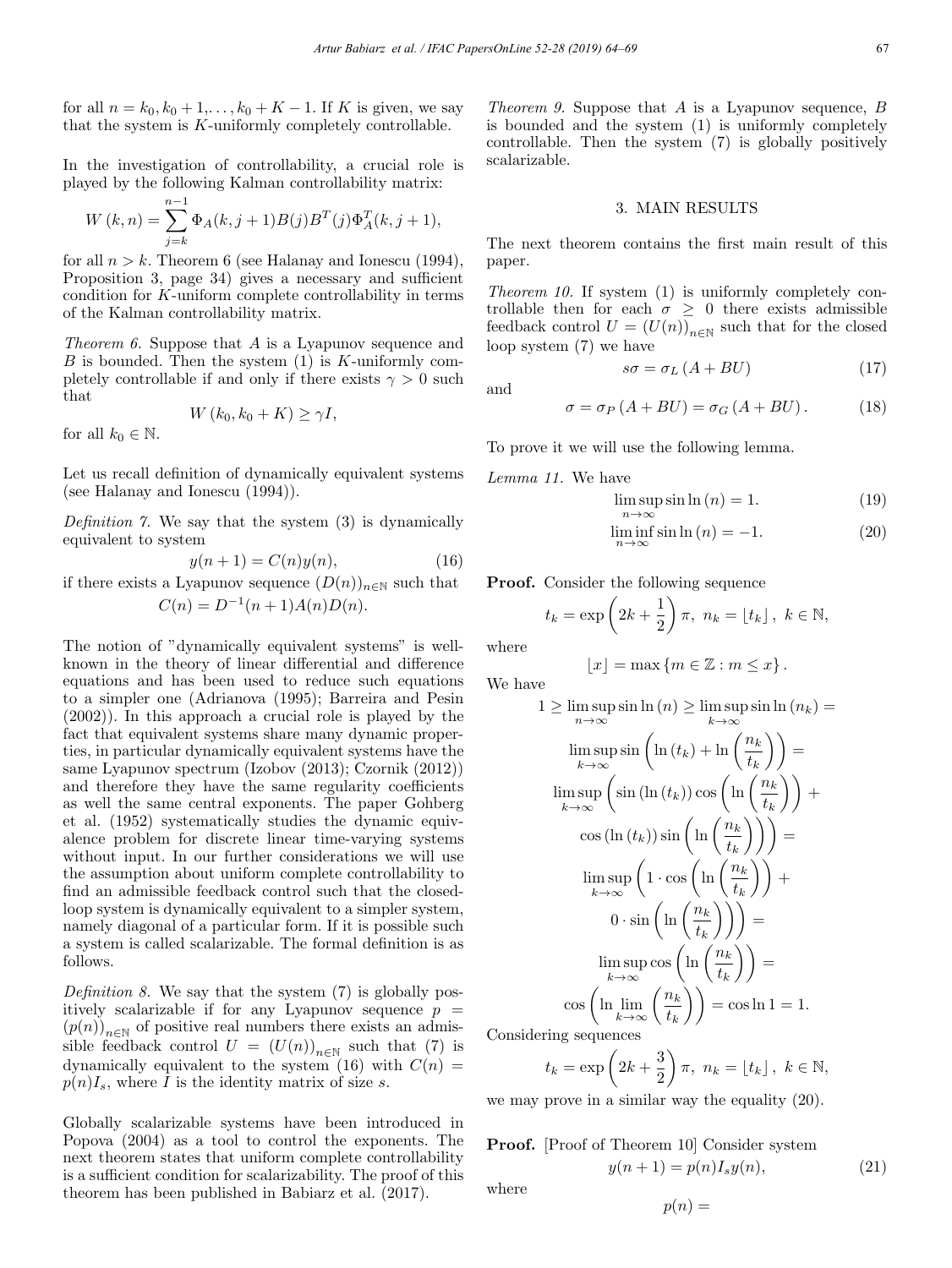$$
\exp \left[\frac{1}{2}\sigma (1 - (n+1)\sin (\ln (n+1)) + (n+2)\sin (\ln (n+2)))\right].
$$

The sequence  $p = (p(n)I_s)_{n \in \mathbb{N}}$  is a Lyapunov sequence and  $p(n), n \in \mathbb{N}$  are positive, because

 $2 \ge (n+2) \sin \ln (n+2) - (n+1) \sin \ln (n+1) \ge -2.$ 

To obtain the last inequality it is enough to apply the Lagrange mean value theorem to the function  $f : [n, n + 1] \rightarrow$  $\mathbb{R}, f(x)=(x + 1) \sin \ln(x + 1)$ . From the definition of the sequence  $(p(n))_{n\in\mathbb{N}}$  we obtain that the transition matrix  $\Phi_p(n,m)$  of (21) is given by

$$
\Phi_p(n,m) =
$$
  

$$
I_s \exp \left[\frac{1}{2}\sigma((n+1)\sin \ln(n+1)) + (- (m+1)\sin \ln(m+1)) + n - m)\right].
$$

From the last formula and Lemma 11 it follow that the Lyapunov spectrum of (21) is

$$
\lambda\left(p\right)=\left(\sigma,...,\sigma\right)\in\mathbb{R}^{s}
$$

and the Lyapunov spectrum  $\lambda (p^{-T})$  of the adjoint system is

$$
\lambda\left(p^{-T}\right) = (0, ..., 0) \in \mathbb{R}^s.
$$

Consequently, the Lyapunov regularity coefficient  $\sigma_L(p)$ of system (21) is equal to

$$
\sigma_L(p) = \sum_{i=1}^s \lambda_i(p) - \liminf_{n \to \infty} n^{-1} \ln |\det \Phi_p(n,0)| = s\sigma,
$$

where to obtain the last equality we have used again Lemma 11. Since

$$
\Phi = \left(I_s \exp\left[\frac{1}{2}\sigma((n+1)\sin\ln(n+1)+n)\right]\right)_{n\in\mathbb{N}}
$$

is a normal fundamental matrix of (21), and the Lyapunov exponent  $\lambda_i \left[ \Phi^{-T} \right]$  of the *i*th row of  $\Phi^{-T}$  is equal, by Lemma 11, to 0. This implies that the Grobman regularity coefficient  $\sigma_G(p)$  is equal to

$$
\sigma_G(p) = \max_{i=1,\ldots,s} \left\{ \lambda_i(p) + \lambda_i \left[ \Phi^{-T} \right] \right\} = \sigma.
$$

By using Theorem 9, we construct a control  $U$  providing the dynamic equivalence of systems (7) and (21). Then the equalities (17) and (18) hold. The proof is completed.

The second main result of this paper is presented in the next theorem.

Theorem 12. If system (1) is uniformly completely controllable then for arbitrary numbers  $\beta \geq \alpha$ , there exists admissible feedback control  $U = (U(n))_{n \in \mathbb{N}}$  such that for the closed loop system (7) we have

 $\Omega (A + BU) = \beta$ 

and

$$
\omega\left(A + BU\right) = \alpha.
$$

**Proof.** We choose arbitrary numbers 
$$
\beta \ge \alpha
$$
, set  

$$
p(n) = \exp [a(n+1) - a(n)],
$$

where

$$
a(n) = \frac{1}{2}n\alpha + \frac{1}{2}n\beta - \frac{1}{2}\alpha \sin\left(\ln\left(n+1\right)\right) + \frac{1}{2}\beta \sin\left(\ln\left(n+1\right)\right)
$$
  
and consider system

$$
y(n+1) = p(n)I_s y(n). \tag{22}
$$

The transition matrix  $\Phi_n(n,m)$  of (22) is given by  $\Phi_p(n,m) = I_s \exp [a(n) - a(m)]$ 

and therefore by Lemma 11 and (14) we have the following formulae for central exponents

$$
\Omega(p) = \lim_{N \to \infty} \limsup_{n \to \infty} \frac{1}{nN} \sum_{i=1}^{n} \ln \|\Phi_p(iN, (i-1)N)\| =
$$
  
\n
$$
\lim_{N \to \infty} \frac{1}{N} \limsup_{n \to \infty} \frac{1}{n} a (nN) =
$$
  
\n
$$
\lim_{N \to \infty} \frac{1}{N} \limsup_{n \to \infty} \frac{1}{n} \left(\frac{1}{2} nN\alpha + \frac{1}{2} nN\beta - \frac{1}{2}\alpha \sin(\ln(nN+1)) + \frac{1}{2}\beta \sin(\ln(nN+1))\right) = \beta,
$$
  
\n
$$
\omega(A) = \lim_{N \to \infty} \liminf_{n \to \infty} \frac{1}{nN} \sum_{i=1}^{n} \ln \|\Phi^{-1}(iN, (i-1)N)\|^{-1} =
$$
  
\n
$$
\lim_{N \to \infty} \frac{1}{N} \liminf_{n \to \infty} \frac{1}{n} a (nN) = \alpha.
$$

Finally, using Theorem 9, we construct a control U providing the asymptotic equivalence of system (7) and (22).

#### 4. CONCLUSIONS

In this paper we examined a problem of assignability by a feedback regularity coefficients and central exponents for discrete linear time-varying systems. Using the concept of scalarizability we showed that complete uniform controllability implies certain possibility of assignability of the values of Lyapunov, Perron and Grobman regularity coefficients and central exponents. An open question is possibility of arbitrary placement of regularity coefficients and central exponents as well as the question about simultaneous assignability of the Lyapunov spectrum, central exponents and regularity coefficients.

#### REFERENCES

- Adrianova, L.Y. (1995). Introduction to linear systems of differential equations. American Mathematical Soc.
- Antsaklis, P.J. and Michel, A.N. (2006). Linear systems. Springer Science & Business Media.
- Babiarz, A., Banshchikova, I., Czornik, A., Makarov, E., Niezabitowski, M., and Popova, S. (2019). Proportional local assignability of Lyapunov spectrum of linear discrete time-varying systems. SIAM Journal on Control and Optimization, 57(2), 1355–1377.
- Babiarz, A., Banshchikova, I., Czornik, A., Makarov, E.K., Niezabitowski, M., and Popova, S. (2018). Necessary and sufficient conditions for assignability of the Lyapunov spectrum of discrete linear time-varying systems. IEEE Transactions on Automatic Control, 63(11), 3825– 3837.